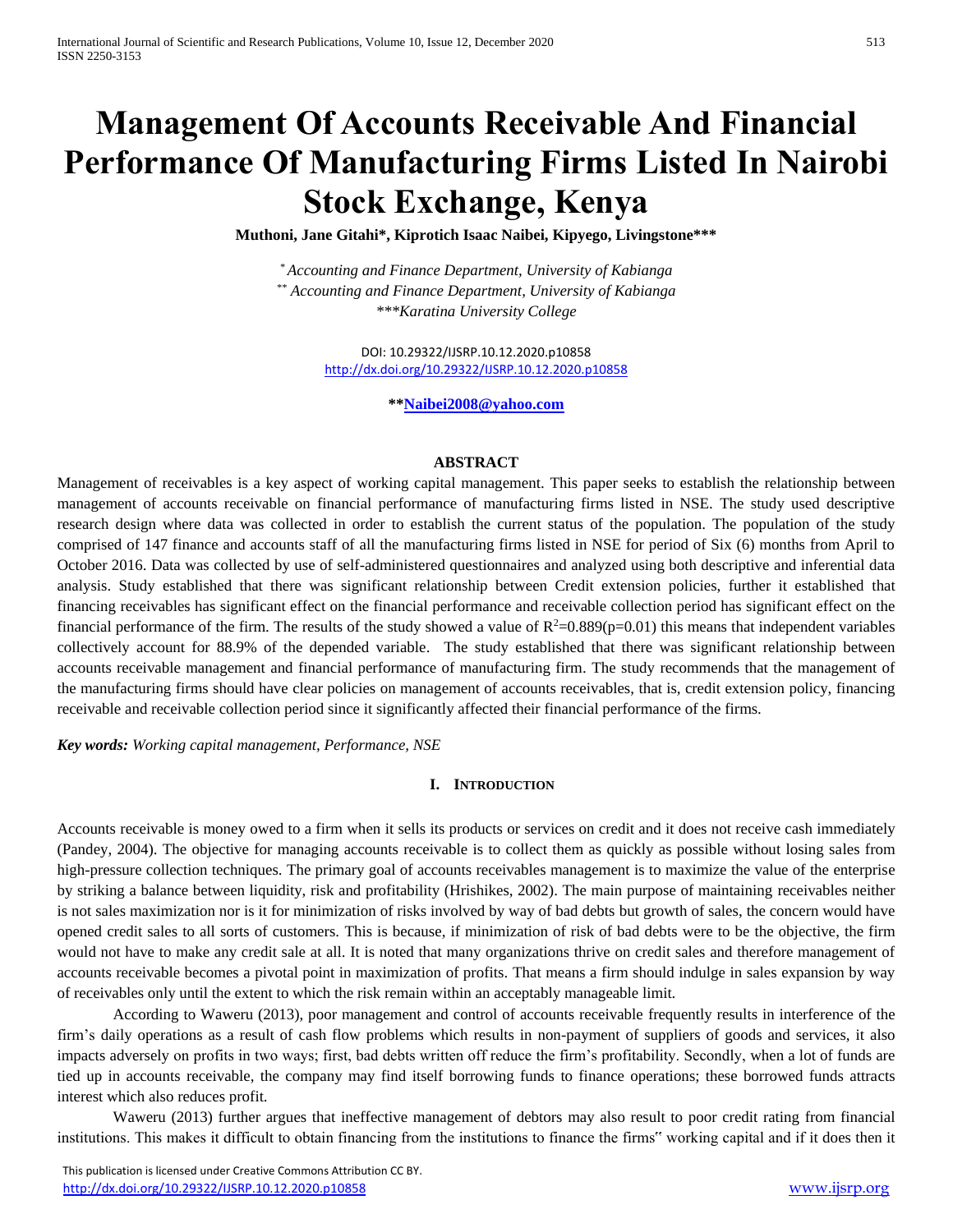is at a high interest rate since it is unable to negotiate for better terms. Severe liquidity problems caused by so much funds held in accounts receivable may lead to total collapse in production since the firm can no longer meet its financial obligations, which in extreme cases may lead to the firm becoming insolvent and consequently being placed under receivership. Ultimately, the firm may be wound up. Efficient receivables management entails the management of various elements which include the credit extension policy, receivable conversion period, accounts receivable turnover and financing of receivable, this is because they affect the financial performance. Cash conversion cycle (CCC) is used as an overall measure of working capital, as it shows the gap between expenditure for purchases and collection of sales (Padachi 2006). According to Arnold (2008) the shorter the CCC, the fewer are the resources needed by the company. Therefore, the longer the cycle the higher will be the investment in the working capital, while on the other hand; longer cycle could increase sales, which could lead to higher profitability. Pandey (2004) argued that an extended collection period delays cash inflows which impairs the firm's liquidity position and increases the chances of bad debt losses which then impact negatively on the financial performance.

Financial performance involves measuring the results of a firm's policies and operations in monetary terms. This term is also used as a general measure of a firm's overall financial health over a given period of time, and can be used to compare similar firms across the same industry or to compare industries or sectors in aggregation (Miller. and Craig 2001). Financial performance is measured through liquidity, profitability, financial efficiency and repayment capacity. Efficient management of accounts receivables may impact positively the financial performance of a firm.

According to Pedro and Pedro (2008), trade credit has an effect on the level of investment in assets and consequently may have an important impact on the profitability and liquidity of the firm and also granting trade credits improves the sales for the firm but over-investment in accounts receivables can be costly due to increase of investment in current assets. Considering the importance of management of receivables and its impact on the financial performance, most researchers have done research on the entire working capital management, but very few research have been done particularly on accounts receivables as an element of working capital. Research studies by Samiloglu & Demrigunes (2008) and Mathura (2010), in Turkey and Kenya respectively, all point out to a negative relation between accounts receivable management and firms' profitability. At the same time, managers are faced with the challenges of achieving optimal profits, improving the company's performance and maximizing the shareholders wealth which can only be achieved through increase in revenue obtained from sales and cost cutting on expenses (Barad, 2010).

Selling on credit is one of the company's approaches in enhancing sales and it has turned up to be an enticement for customers in retaining the business relationship with the company and in time increase the company's profit (Barad, 2010), eventually optimizing the company's profit. The purpose of offering credit is to maximize profit (Damilola, 2005). Management of accounts receivable is complex as it forms an integral part of the marketing function as the granting of credit attracts customer thus resulting to increased sales and sales revenue (Cooper, 2008). Management of the accounts receivables asset is a complex task as it addresses the ramifications of practices and processes usually outside the sphere of the responsible manager, thus they may require liquidating their investments in securities. Whenever investors are certain of the possibility of selling out what they hold, as and when they want, they have a major incentive for investment as it guarantees mobility of capital in the purchase of assets [\(www.nse.co.ke,2016\)](http://www.nse.co.ke,2016/).

Accounts receivable is an important component of the firm's current assets. Management of receivables is an important function of a finance manager to ensure that the firm is liquid enough to meet its short term obligations by ensuring that the debtors pay their debts when they fall due. Efficient management of receivables leads to profitability of the firm. Poor management of receivables leads to poor liquidity which means inadequate inventory hence low sales and eventually low profitability. The longer period of collection of account receivables could result into higher sales, and more sales bring more profit into the business. However, when there is a build-up of receivables, funds are unavailable to have been put into efficient use within the firm as to earn profit. Therefore they could exist a relationship between accounts receivables management and financial performance of the firm. Research have been done on accounts receivable individually, but mostly as a part of working capital management, from various points of view, Manyo & Ike (2013) conducted a research on the effect of accounts receivables on return on assets (ROA) of selected Nigerian firms and found a negative relationship with return on assets. On the contrary Sharma & Kumar (2011) found a positive relation between Return on assets (ROA) and accounts receivable. There seems to be no conclusive finding which therefore calls for more research with defined variables. Effective management of the credit and accounts receivable process involves cooperation among sales, credit control marketing, finance and accounting function staff. Management of accounts receivable is made complex by the fact that it involves credit control, sales, marketing and finance functions of the business. It is therefore crucial that management formulate effective and efficient management of this sensitive yet important asset of accounts receivable so as to ensure that high turnover resulting from credit sales actually result to improved cash flows and higher profitability. This study is seeking to establish effects of management of accounts receivable on financial performance.

#### **II. CONCEPTUAL FRAMEWORK**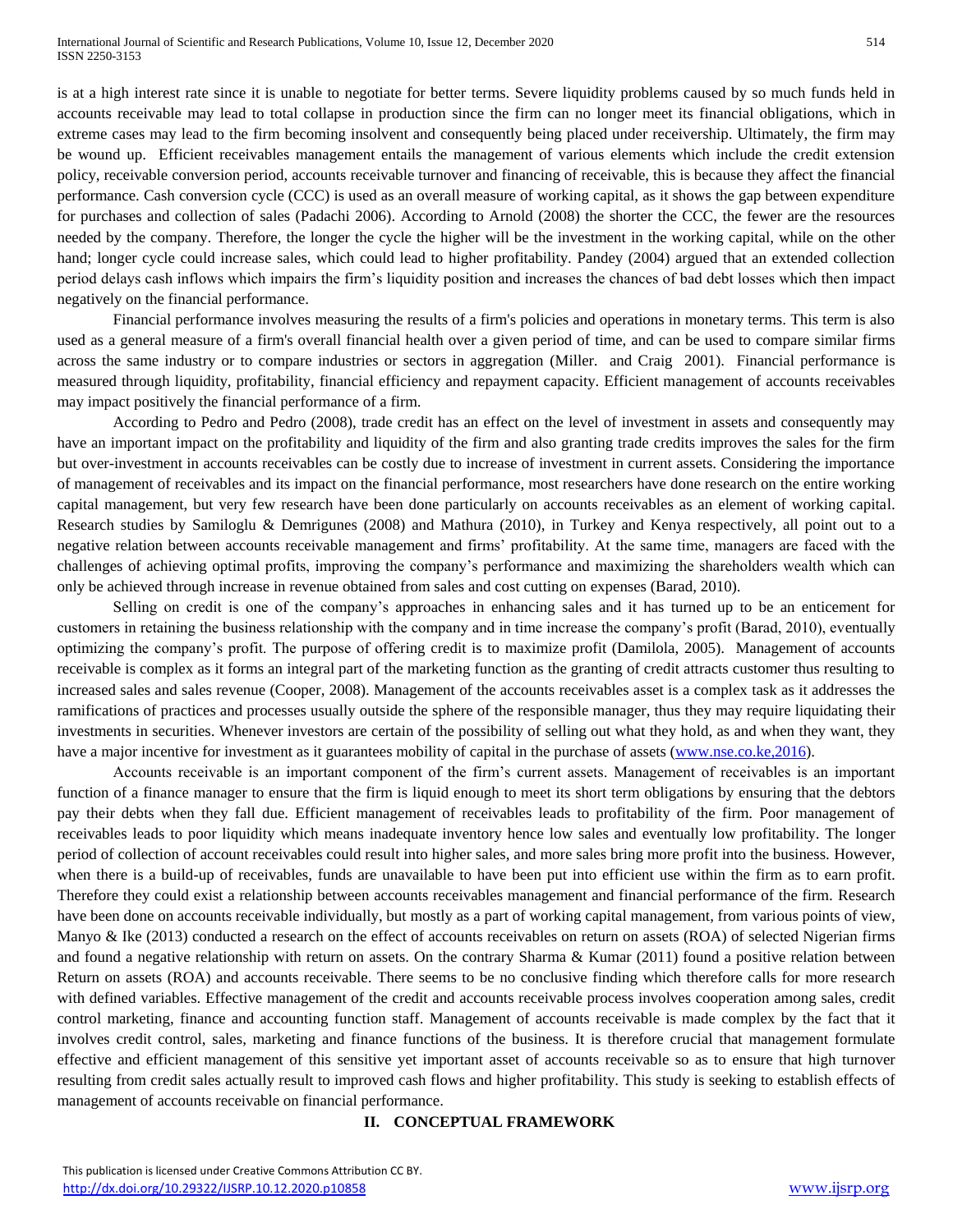A conceptual framework is a model of presentation where the researcher conceptualizes or represents the relationship between variables diagrammatically. The purpose of the conceptual framework is to help the reader to quickly see the proposed relationship. Figure1 shows the relationship between the independent variables and the dependent variable of the study.



# **III. RESEARCH METHODOLOGY**

The study used descriptive research design to determine whether this relationship between the variables exists. The major purpose of descriptive research is to provide information on characteristics of a population or phenomenon Kothari (2004). Population is generally the total number of units with specific characteristic that the researcher can use to obtain a sample for the study. A population element is the subject such as a person, an organization, customer database, or the amount of quantitative data on which the measurement is being taken (Cooper and Schindler, 2003). The target population was all the finance and accounts staff of the listed manufacturing firms at the NSE. The study adopted census sampling since the population is small, therefore all the 9 manufacturing firms listed in the NSE were sampled.

The study used questionnaires for data collection. The questionnaire were be used since it was direct to the point and take shorter time for both the researcher and the respondents (Owen 2002). A standard questionnaire was designed in a simple way so as to guide and enable the participants to provide simple responses. According to Kothari (ibid) a questionnaire consists of a number of questions printed or typed in a definite order on a form or set of forms. The study also used document analysis for collecting secondary data. The documents analyzed were financial statements.

The study used descriptive and regression analysis. The aim of this was to assemble or reconstruct the data into a meaningful or comprehensible fashion (Jorgensen, 1989). The categorizing was typically based on the major questions guiding the study. Generalization from the themes about the phenomena in question and discussion in the light of the available literature was then made. The regression model was used to determine the relationship between dependent and independent variables. The effect of management of accounts receivable on financial performance was determined by the equation below.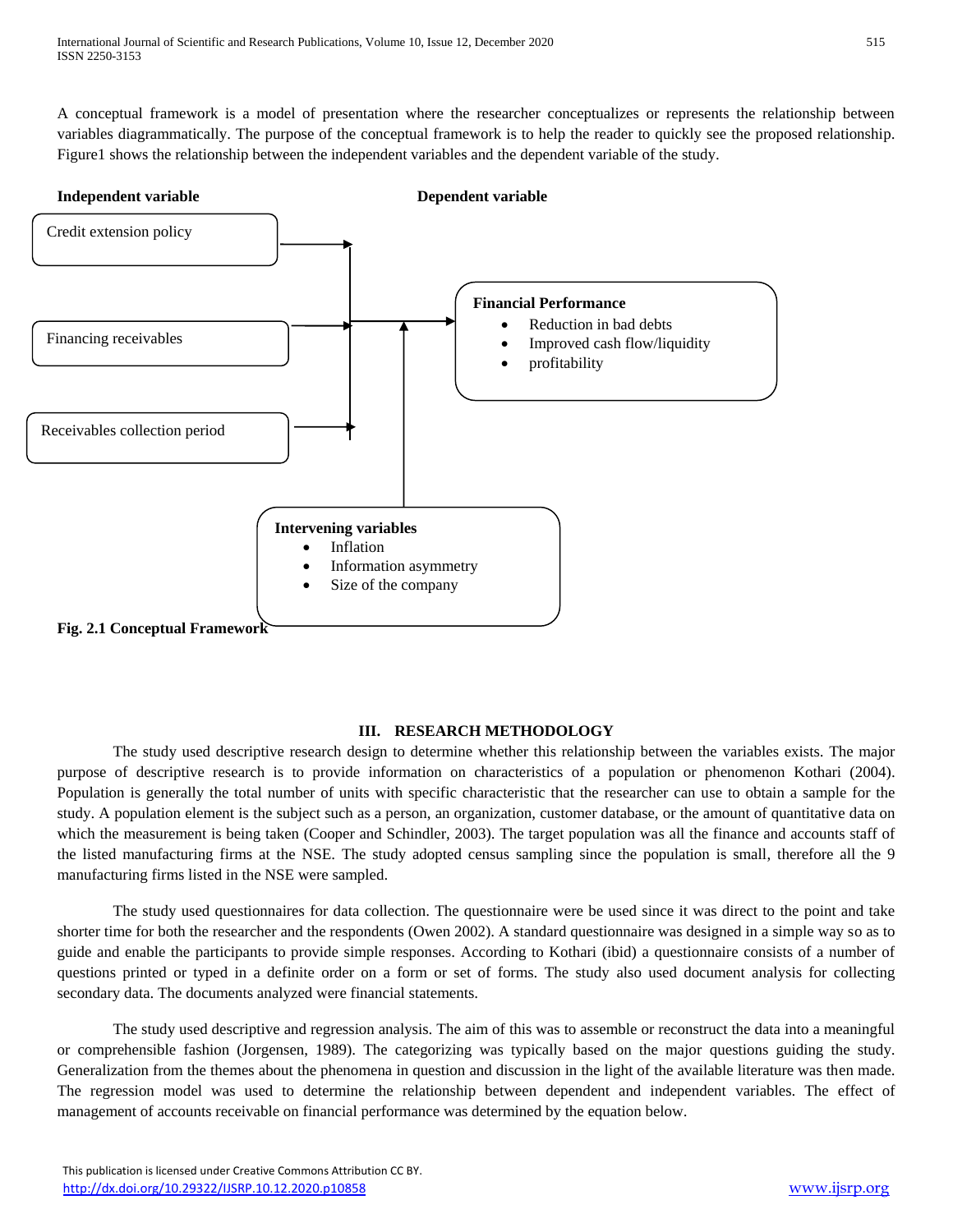International Journal of Scientific and Research Publications, Volume 10, Issue 12, December 2020 516 ISSN 2250-3153

#### $Y = a + b_1(X_1) + b_2(X_2) + b_3(X_3) + \mu$

Where; Y= Financial performance  $X_1$ = Credit extension policy  $X_2$  = financing receivables  $X_3$  = receivable collection period **a** = Constant Term **b1, b2, b<sup>3</sup>**, =Regression Co-efficient of Independent Variables  $\mu$  = Error Term

#### **IV. RESULTS AND DISCUSSION**

This chapter presents the findings of the study and discussion. The presentations are in form of tables and statements. The presentation is according to the objectives of the study and the hypothesis generated. The study targeted a sample of 147 respondents from the listed manufacturing firms at NSE. The high response rate (94%) shown in the table 4.1 resulted from the method of administration of the instrument, which was in this case researcher administered. This method was acceptable according to Mugenda and Mugenda (2003). This method also ensured that the respondents' queries concerning clarity were addressed at the point of data collection.

The respondents demographic characteristics which the researcher asked included; Age, Gender, Level of education and working experience.

The study obtained the age of the respondents in the manufacturing firms. The findings showed that people with 21 and 30 years stood at 19.6% , 31 and 40 years were 29.7%, 41 and 50 years are 41.3% and 51 years and above represent 9.4% this suggest that majority of the respondents were middle aged people (71%) aged between 31 and 50 years.

The study sought and obtained details about the gender of the respondents in the manufacturing firms for purposes of knowing their number. Details of the respondents as per their gender are shown in Table 1 **Table 1**

| <b>Gender</b> | <b>Frequency</b> | Percent $(\% )$ | <b>Cumulative Percent</b> (%) |
|---------------|------------------|-----------------|-------------------------------|
| Male          | 81               | 58.7            | 58.7                          |
| Female        |                  | 41.3            | 100.0                         |
| Total         | 138              | 100.0           |                               |

# **Distribution of the respondent by their gender**

#### **Source: Research data (2016)**

**Table 2**

The analysis results in Table 1 show that majority of the respondents in this study are male (81) which represent 58.7% and female (57) represented 41.3%.

The study sought to obtain the level of education of the respondents. Table 2 show the distribution of staff as per their education levels.

**Distribution of the respondents according to their level of education Educational level Frequency Percent (%) Cumulative Percent (%)** Masters Degree 45 32.6 32.6 32.6 Bachelors Degree 77 55.8 88.4 Diploma 16 11.6 100.0 **Total 138 100.0**

**Source: Research data (2016)**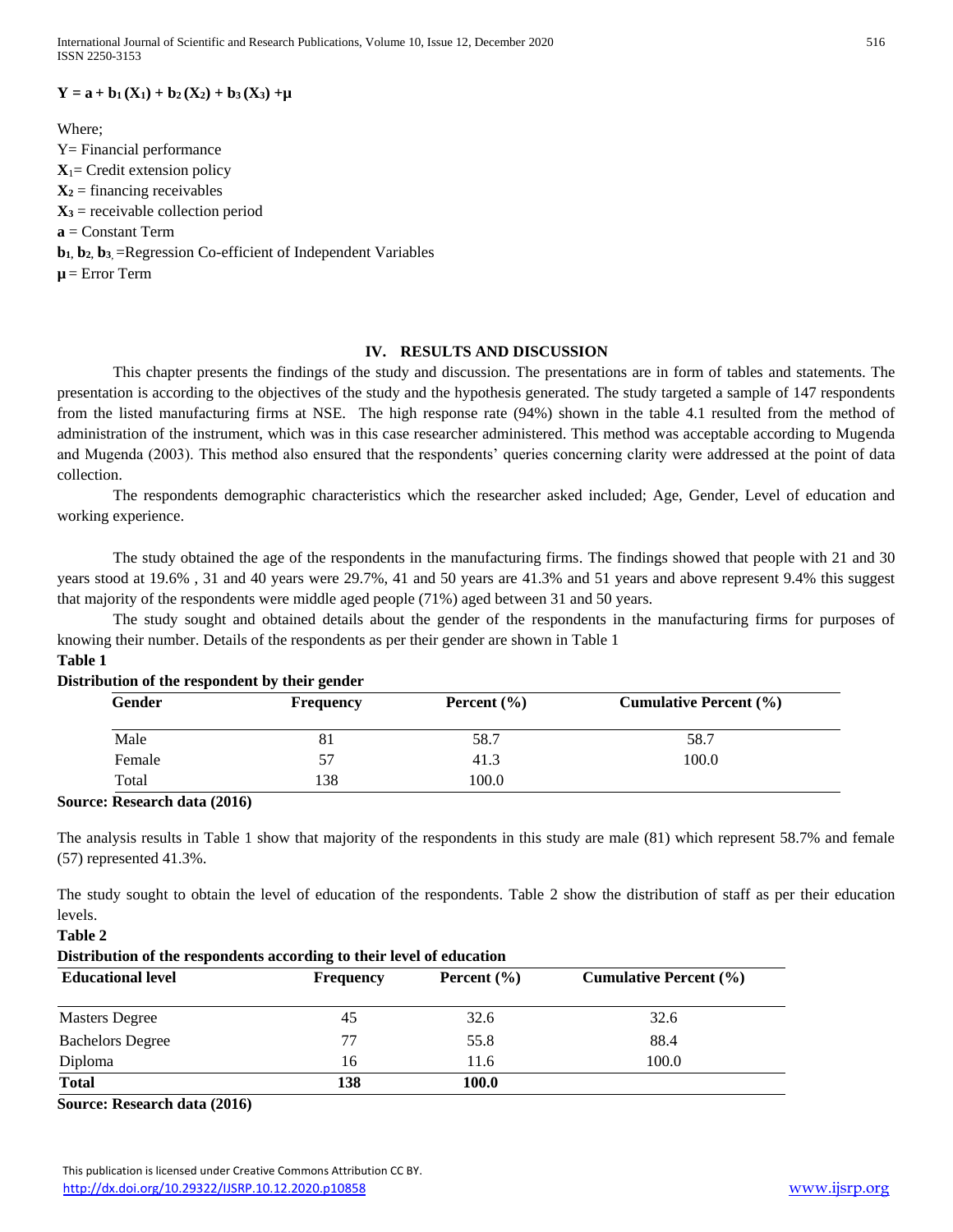Table 2 shows that the respondents with diploma were (16) which representing 11.6%, Degree (77) which represent 55.8% and Master Degree (45) which represent 32.6%. The majority of the respondents are Master Degree, Bachelors Degree holders (122) which represent 88.4%. The study shows that majority of the manufacturing firms employees are those with Master Degree and Bachelors Degree.

The study also sought to find out working experience of the respondents. Table 3 show the working experience of the respondents

# **Table 3**

**Table 4.6**

#### **Working experience of the respondents**

| <b>Working experience</b> | <b>Frequency</b> | Percent $(\% )$ | <b>Cumulative Percent (%)</b> |
|---------------------------|------------------|-----------------|-------------------------------|
| 1-3 years                 | 22               | 15.9            | 15.9                          |
| $4 - 6$ year              | 72               | 52.2            | 68.1                          |
| 7 years and over          | 44               | 31.9            | 100.0                         |
| <b>Total</b>              | 138              | 100.0           |                               |

#### **Source: Research data (2016)**

Table 3 shows that 15.9% of the respondents (22) have 1 to 3 years experience, 68.1% (72) have experience of 4-6 years, 31.9% (44) have experience of 7years and above in the manufacturing firms. Study revealed that majority of the employees in the manufacturing firms have 4-6 years working experience.

# **Descriptive Statistics on effects of credit extension policy**

Table 4 shows details of measures of effects of the credit extension policy under different key statement obtained from the respondents this statement have been ranked in terms of their mean and standard deviation so as to deduce meaning out of the results.

|                                                            | N   | <b>Minimum</b> | <b>Maximum</b> | <b>Mean</b> | Std.             |
|------------------------------------------------------------|-----|----------------|----------------|-------------|------------------|
|                                                            |     |                |                |             | <b>Deviation</b> |
| There is existing credit<br>extension policy               | 138 |                | 5              | 3.91        | .940             |
| Credit terms affect the size of<br>the receivables         | 138 |                | 5              | 3.80        | .881             |
| Lenient credit terms attract<br>customers                  | 138 | $\Omega$       | 5              | 3.67        | 1.069            |
| There is credit risk and<br>evaluation on credit customers | 138 | $\Omega$       | 5              | 3.91        | 1.091            |

# **Mean and Standard deviation of responses to credit extension policy**

The study (as reflected in Table 4) found that the respondents agreed that there was existing credit extension policy in the organization with mean of 3.91. However, the corresponding standard deviation also revealed a significant value of 0.94. This shows that there is a clear variation in the responses provided by the respondents about the existence of credit extension policy. From the Table 4.6 respondents seemed to agree that credit terms affect th+e size of the accounts receivables as reflected by the mean value of 3.80 which is tending towards the maximum point of 5. However, a significant standard deviation of 0.881 suggests varied responses regarding credit terms affecting the size of the accounts receivables.

Results in Table 4 show a mean of 3.91. Which show that respondents agreed with the statement that there is credit risk and evaluation on credit customers. Consequently, a standard deviation figure of 1.091 raises concerns regarding credit risk and evaluation on credit customers. The figure of standard deviation further reveals that the respondents had varied opinion about presence of credit risk and evaluation on credit customers. In the Table 4.7 are details of measures of effects of financing receivables under different key statement obtained from the respondents this statement have been ranked in terms of their mean and standard deviation so as to deduce meaning out of the results.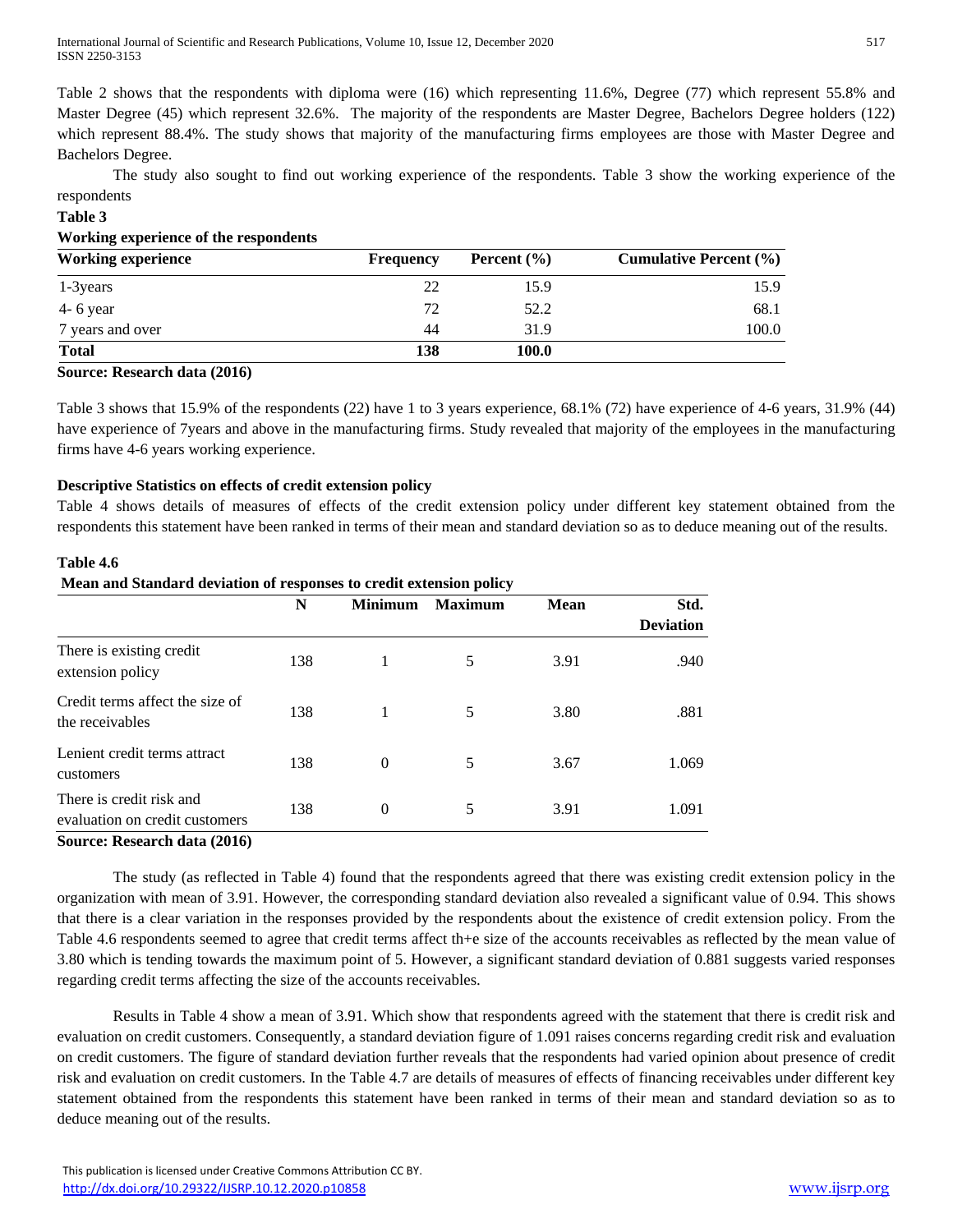International Journal of Scientific and Research Publications, Volume 10, Issue 12, December 2020 518 ISSN 2250-3153

|                                                                                          | N   | <b>Minimum</b> | <b>Maximum</b> | <b>Mean</b> | <b>Std. Deviation</b> |
|------------------------------------------------------------------------------------------|-----|----------------|----------------|-------------|-----------------------|
| Financing receivables lead to<br>high cost of capital                                    | 138 |                | 5              | 3.80        | .830                  |
| Financing receivables increases<br>administration cost                                   | 138 |                | 5              | 3.71        | .890                  |
| Financing receivables leads to<br>increase in production and<br>selling cost in the firm | 138 |                | 5.             | 3.32        | .770                  |
| Financing receivables leads to<br>increase in default cost                               | 138 |                | 5              | 4.11        | .808                  |

#### **Table 5**

#### **Mean and Standard deviation of responses to financing receivables**

#### **Source: Research data (2016)**

From the results in Table 5, it is clearly evident that respondent were in total agreement that financing receivables leads to high costs capital as reflected by a mean value of 3.80 which is tending towards maximum value of 5 (i.e. strongly agreeing). However, the standard deviation of 0.830 suggests variations in responses by the various respondents. From the results of the study as reflected by Table 5, respondents agree as to whether the financing receivables increases administration costs. This is revealed by a mean of 3.71. However, a standard deviation of 0.890 suggests a significant variation in the responses generated by the respondents.

Results of the study as reflected in Table 5 also suggest that Respondents agree that the financing receivables leads to increase in production and selling costs in the firm. This is revealed by a mean of 3.31, although the standard deviation of 0.77 seems to suggest variation in the responses generated for the test. From the study, as reflected in Table 5, it can be deduced that respondents strong agree that financing receivables leads to increase in default cost; this is revealed by a mean value of 4.11, although the standard deviation under the same test revealed a variations of 0.808 in responses.

In the Table 6 are details of measures of effects of the receivable collection period on firm performance under different key statement obtained from the respondents this statement have been ranked in terms of their mean and standard deviation so as to deduce meaning out of the results.

#### **Table 6**

|                                                                              | N   | <b>Minimum</b> | <b>Maximum</b> | <b>Mean</b> | <b>Std. Deviation</b> |
|------------------------------------------------------------------------------|-----|----------------|----------------|-------------|-----------------------|
| There<br>clear<br>receivables<br>is<br>collection policy in the firm         | 138 | 2              |                | 4.44        | .904                  |
| Customers observe their credit<br>period promptly                            | 138 |                |                | 3.04        | .895                  |
| Extended<br>receivables<br>collections period leads to<br>delay in cash flow | 138 |                | 5              | 3.67        | 1.054                 |
| Receivable collections period<br>helps customer retention                    | 138 |                |                | 4.06        | 1.016                 |

#### **Mean and Standard deviation of responses to receivables collection period**

#### **Source: Research data (2016)**

Results of the study in Table 6shows a mean of 4.44 which is above the average; this suggests that respondents believe that there is clear receivable collection policy in the firm. However, a standard deviation of 0.904 suggests varied responses as to whether there is clear collection of receivables. From the results of the study in Table 4.8, respondents seem to agree that customers observe their credit period promptly. This is revealed by a mean of 3.04 which is the average of 3. However, a standard deviation of 0.895 suggests a significant variation in the responses generated by the respondents The study as reflected in Table 6, it can be deduced that respondents agree that extended receivable collection period leads to delay in cash flow, this is revealed by a mean value of 3.67, although the standard deviation (1.054) under the same test revealed a variations in responses generated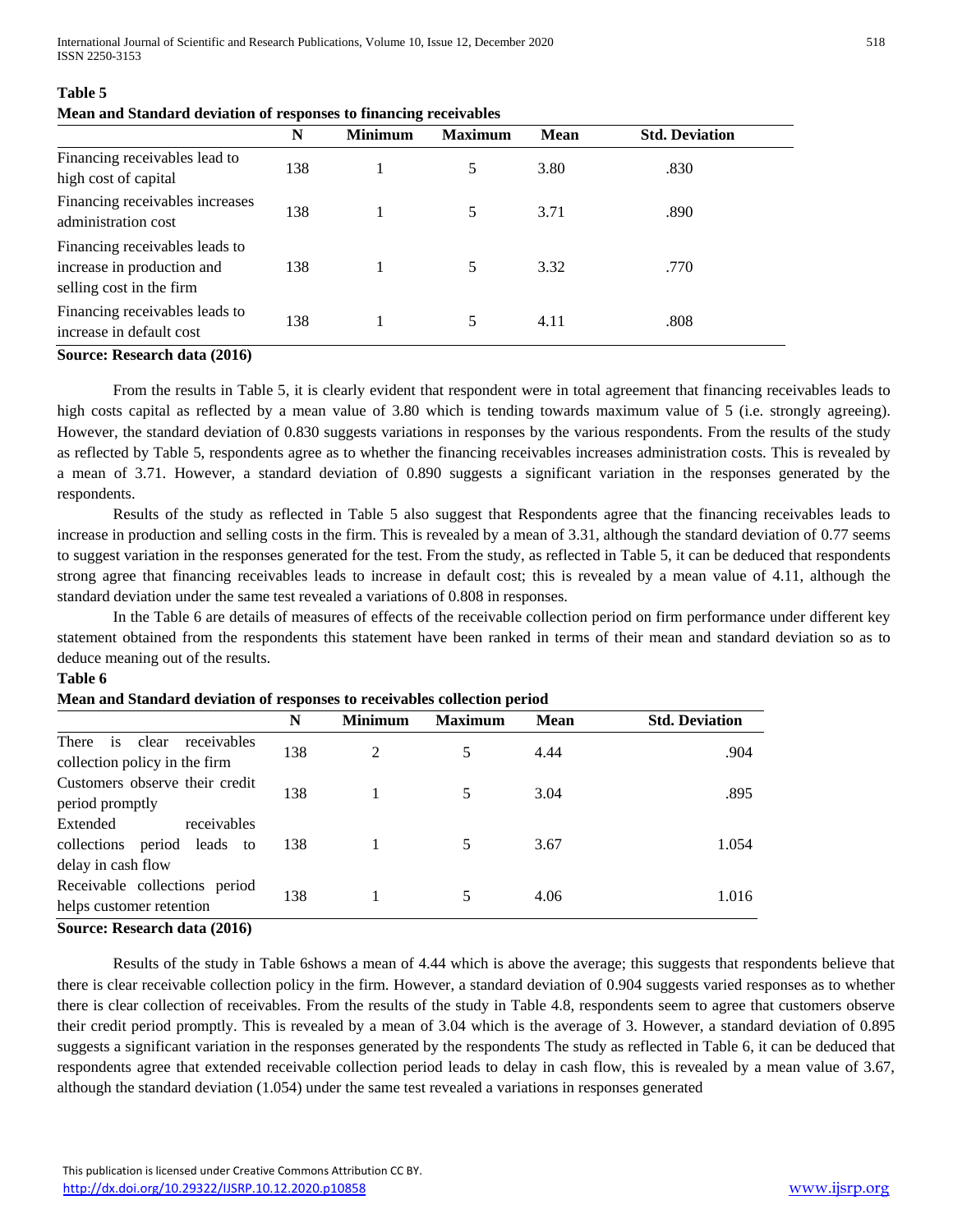From Table 6, respondents seem to strongly agree that receivable collection period helps in customer retention as reflected by the mean value of 4.06. However, a significant standard deviation figure of 1.016 reveals varied responses from the respondents on the same statement.

# **Descriptive statistics on financial performance**

The study also sought to establish the financial performance of the firms listed in the NSE. Results of this variable are summarized in Table 7. The performance was measured using liquidity, profitability and levels of bad debts. These were considered to be the most appropriate measures of performance related to accounts recievable.

| Table 7: Mean and Standard deviation of responses to financial performance |  |  |
|----------------------------------------------------------------------------|--|--|
|----------------------------------------------------------------------------|--|--|

|                                    | N   | <b>Minimum</b> | <b>Maximum</b> | <b>Mean</b> | <b>Std. Deviation</b> |
|------------------------------------|-----|----------------|----------------|-------------|-----------------------|
| High liquidity in the firm         | 138 |                |                | 3.98        | .678                  |
| High profitability in the firm     | 138 | $\mathcal{L}$  | 5              | 4.01        | .645                  |
| Reduction in bad debts in the firm | 138 |                | 5              | 4.04        | .744                  |

#### **Source: Research data (2016)**

Table 7 show that respondents agree that there was high liquidity in firm presented by a mean of 3.98 and a standard deviation of 0.678. They also strongly agreed that there was high profitability in the firm as shown by mean of 4.01 and standard deviation of 0.645 and reduction in bad debts in the firm as represented by the mean of 4.04 and standard deviation of 0.744

# **Table 8**

# **Correlation analysis**

\*\*r=0.01 (correlation is significant at 0.01) \* r=0.05 (correlation is significant at 0.05)

|                         | <b>Financial</b><br>performance | <b>Credit extension</b><br>policy | <b>Financing</b><br>receivables | <b>Receivable collection</b><br>period | Table 8 presents    |
|-------------------------|---------------------------------|-----------------------------------|---------------------------------|----------------------------------------|---------------------|
| Financial performance   | 1 **                            |                                   |                                 |                                        | relationship<br>the |
| Credit extension policy | $.929**$                        | $1 * *$                           |                                 |                                        | between             |
| Financing receivables   | $.359**$                        | $.227**$                          | $1**$                           |                                        | of<br>dimensions    |
| Receivable collection   |                                 |                                   |                                 |                                        | account             |
| period                  | $.296**$                        | $.352**$                          | $.215*$                         |                                        | receivable          |
|                         |                                 |                                   |                                 |                                        | management          |

measured by credit extension policy, financing receivable and receivable collection period against financial performance of manufacturing firms listed in NSE. The results show that all the dimensions relate positively. Specifically, credit extension policy relates positively with financial performance with  $r=0.929$  (p<0.01), the relationship between financing receivable and financial performance was significant at r=0.359 (p<0.01). Receivable collection period also relates positively with the financial performance with  $r=0.296$  ( $p<0.01$ ).

A Pearson coefficient of 0.929 ( $p < 0.01$ ) shows a strong, significant, positive relationship between credit extension policy and financial performance of manufacturing firms listed in NSE as shown in Table 4.10. The results of the study agreed with the findings of study done by Muthuva (2010) which found that there is significant relationship between credit management policies and firms financial performance. Waweru (2011) found that receivable management policies have positive relationship with financial performance of a firm also Duru *et al* (2014) conducted a study on accounts receivable management and corporate performance of companies in the food & beverage industry in Nigeria and found that there was significant relationship between accounts receivable management and corporate performance. Therefore basing on these findings the study rejects the hypothesis that there is no significant relationship between credit extension policy and financial performance of manufacturing firms listed in NSE.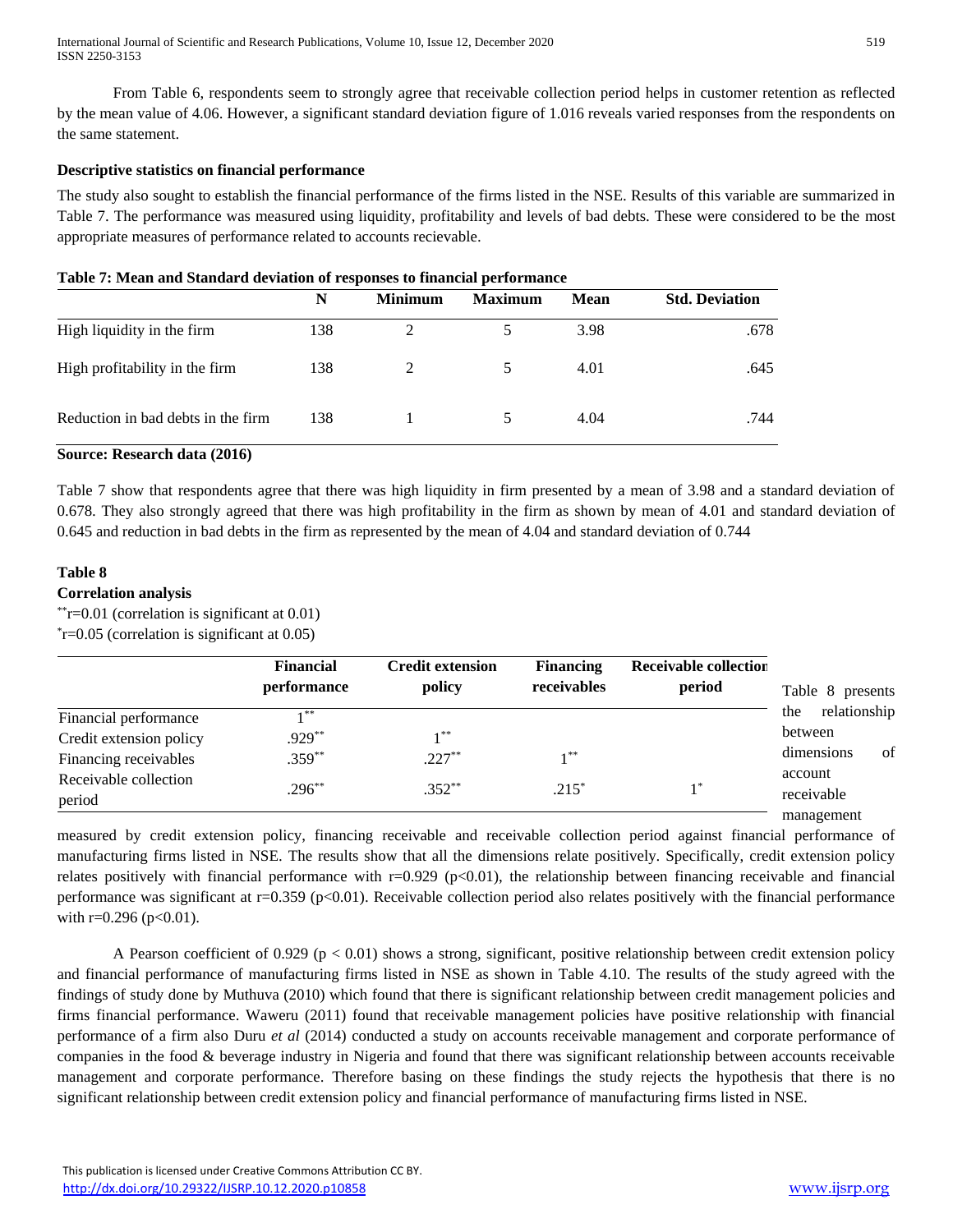The results in Table 8 indicate a positive relationship between financing receivables and financial performance of the firms listed in NSE with r=0.359 (p<0.01). This is in agreement with the findings of Lazaridis & Tryfonidis (2006) and Narware (2004) who concluded that financing receivables will significantly affect the financial performance of the firm. Therefore we can conclude that the study rejects the hypothesis that there is no significant relationship between financing receivables and financial performance of manufacturing firms listed in NSE. Results in table 4.10 also shows a positive relationship between receivable collection period and financial performance of the manufacturing firms listed in NSE with r=0.296 (p<0.01). This in line with the findings of Sushma & Bhupesh (2007) that affirm that, putting in place proper debt collection procedures is pivotal in improving efficiency in receivables management hence the financial performance of firms

Multiple regression equation was used to determine the level of prediction of the independent variable (Receivable collection period, Financing receivables, and Credit extension policy) for accounts receivable management, by the dependent variable for financial performance of manufacturing firms listed in NSE.

# **Table 9:**

# **Summary of regression model**

| Model |                   | $\mathbb{R}^2$ | Adjusted       | Std.     | <b>Change Statistics</b> |         |     |     |        |
|-------|-------------------|----------------|----------------|----------|--------------------------|---------|-----|-----|--------|
|       |                   |                | $\mathbb{R}^2$ | Error of | $\mathbb{R}^2$           | E       | df1 | df2 | Sig. F |
|       |                   |                |                | the      | Change                   | Change  |     |     | Change |
|       |                   |                |                | Estimate |                          |         |     |     |        |
|       |                   |                |                |          |                          |         |     |     |        |
|       | .943 <sup>a</sup> | .889           | .887           | .235     | .889                     | 359.090 |     | 134 | .000   |

a. Predictors: (constant), Receivable collection period, Financing receivables, Credit extension policy

b. Dependent variable: Financial performance

Table 9 shows a summary of the regression model. The predictors in this model are Receivable collection period, financing receivables, credit extension policy and the dependent variables is the financial performance. Findings revealed that collectively the predictors accounts for 88.9% of the financial performance of the firm as shown by  $R^2=0.889(p<0.01)$ . This indicates that there is a significant relationship between accounts receivable management and financial performance of the manufacturing firms listed in NSE **Table 10:** 

# **Regression Coefficients**

| Model |                                           | <b>Unstandardized Coefficients</b> |            | Standardized<br>Coefficients |          | Sig. |
|-------|-------------------------------------------|------------------------------------|------------|------------------------------|----------|------|
|       |                                           | B                                  | Std. Error | Beta                         |          |      |
|       | (Constant)                                | $-.559$                            | .240       |                              | $-2.328$ | .021 |
|       | <b>Credit Extension Policy</b><br>$(X_1)$ | .834                               | .028       | .913                         | 29.334   | .000 |
| 1     | Financing Receivables $(x_2)$             | .340                               | .062       | .165                         | 5.521    | .000 |
|       | Receivable Collection<br>Period $(x_3)$   | $-.053$                            | .027       | $-.061$                      | $-1.978$ | .050 |

a. Dependent Variable: Financial Performance

Table 10 shows analysis of the regression coefficient model and it established a positive beta coefficient of 0.834 with p-value of 0.00, 0.340 with p-value of 0.00 and a negative beta coefficient of -0.53 with p-value of 0.05. The constant value was -0.559 with pvalue of 0.021. Therefore, the constant and the credit extension policy, financing receivables, and receivable collection period contribute significantly to the financial performance of the firms. The regression equation is presented as: Financial performance (Y)  $= -0.559+0.834_{x1}+0.340_{x2}-0.053_{x3}$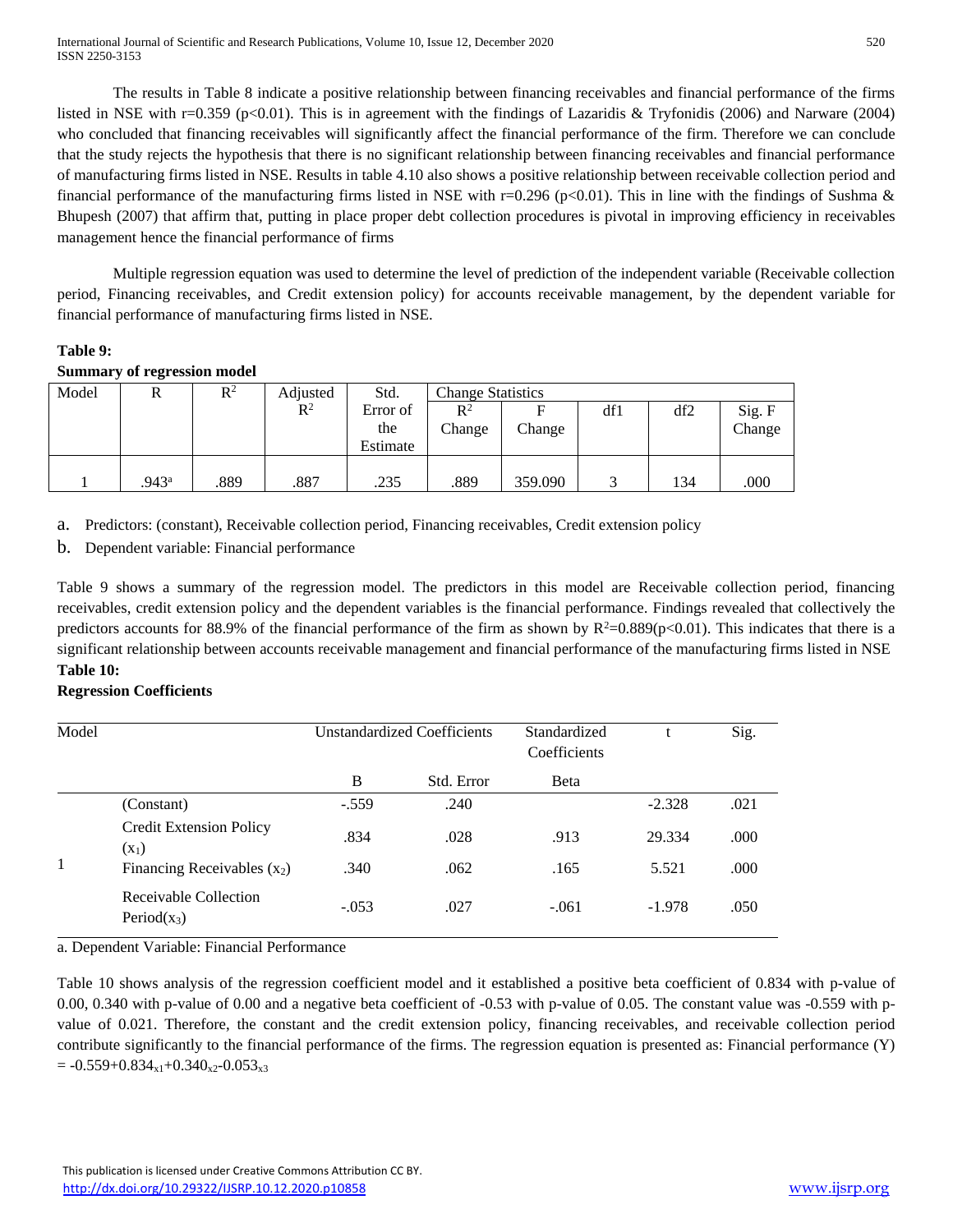# **V. SUMMARY, CONCLUSION AND RECOMMENDATIONS**

The results show that credit extension policy relates positively with financial performance of the firms with 0.929 ( $p < 0.01$ ), the results shows that good credit policies in firms and ensuring that there is a good credit terms to its customers, lenient credit standards and credit risk and evaluation on credit customers affects the financial performances of the firms. Therefore, ensuring that there are good clearly established credit management policies positively affects the financial performance of the firms (Muthuva 2010; Waweru 2011).

There was a positive relationship with financial performance of the firm with  $r=0.359$  (p<0.01) thus the null hypothesis that financing of receivables has no significant effect on the financial performance was rejected implying that there is statistically significant relationship between financing of receivables and financial performance of the firm. Lazaridis & Tryfonidis (2006) and Narware (2004) concluded in their studies that financing receivables affect financial performance.

Receivable collection period related positively with the financial performance of the firms with  $r=0.296$  (p $<0.01$ ). Clear receivable collection policy in the firm and ensuring Customers observe their credit period promptly, affects positively the financial performance financial performance of the firms. Proper debt collection and management procedures is pivotal in improving efficiency in receivables management (Sushma & Bhupesh 2007)

It can be concluded that effective receivable management in the firms leads to improved financial performances of the firms listed in the NSE. Therefore, the firms should ensure they put in place very effective and clear credit extension policies. It can also be concluded that cost associated with receivable in manufacturing firm affected the financial performance. Further, it can be concluded that receivable collection period significantly affected the financial performance of the manufacturing firms, and therefore manufacturing firms should have clear receivable collection period in the firms.

Finally the study therefore, concludes that manufacturing firms should ensure that they have a very effective accounts receivable management as this will help improve their financial performance. From the findings discussed above the study recommends that management of manufacturing firms should put in place effective management of accounts receivables.

The firms should put in place a sound credit policy that ensures proper debt collection procedures since it's important in improving efficiency in receivables management hence the performance of firms. The firms should adopt a shorter receivable collection period since a longer period delays cash inflows, impairs the firm's liquidity position and increases the chances of bad debt losses. As a result, the firm will be forced to borrow money at high interest rates to finance it operations and hence lower its performance.

Further research should be conducted on the effect of receivables management on performance taking into account the prevailing macroeconomic situation in the country. A study should be done on the effect of receivables management on the performance of government entities. The study was limited to accounts receivable management. Further studies should be done on other elements of working capital such as cash flow management, accounts payable management and inventory management

# **REFERENCES**

- [1] [1]. Adembo, C. (2014). *Effect of trade receivables on profitability of manufacturing and allied firms listed at Nairobi securities exchange.* (Unpublished MBA research paper). KCA University, Nairobi, Kenya
- [2] Afza, T., & Nazir, M. S. (2009), *Working Capital Management Practices of Firms: Empirical Evidence from Pakista. 9th South Asian Management Forum (SAMF) held on February 24-25, pp. 334-*343, *North South University, Dhaka, Bangladesh*
- [3] Arnold, G. (2005). 3rd Edition *Corporate Finance Management*; London Financial times Publishing Inc.
- [4] Arnold, G. (2008). *Corporate Financial Management* (4<sup>th</sup> ed.). London, Prentice Hall.
- [5] Banerjee, S., Gatchev, V.A., & Spindt, P.A. (2007). Stock Market Liquidity and Firm Dividend Policy. *Journal of Financial and Quantitative Analysis*, 42(2), 369- 398.
- [6] Barad, M (2010). *Analysis of Receivable Management;* Retrieved November 18, 2012 from http.//www.shodganga.inflibnet.ac.ic/bif stream.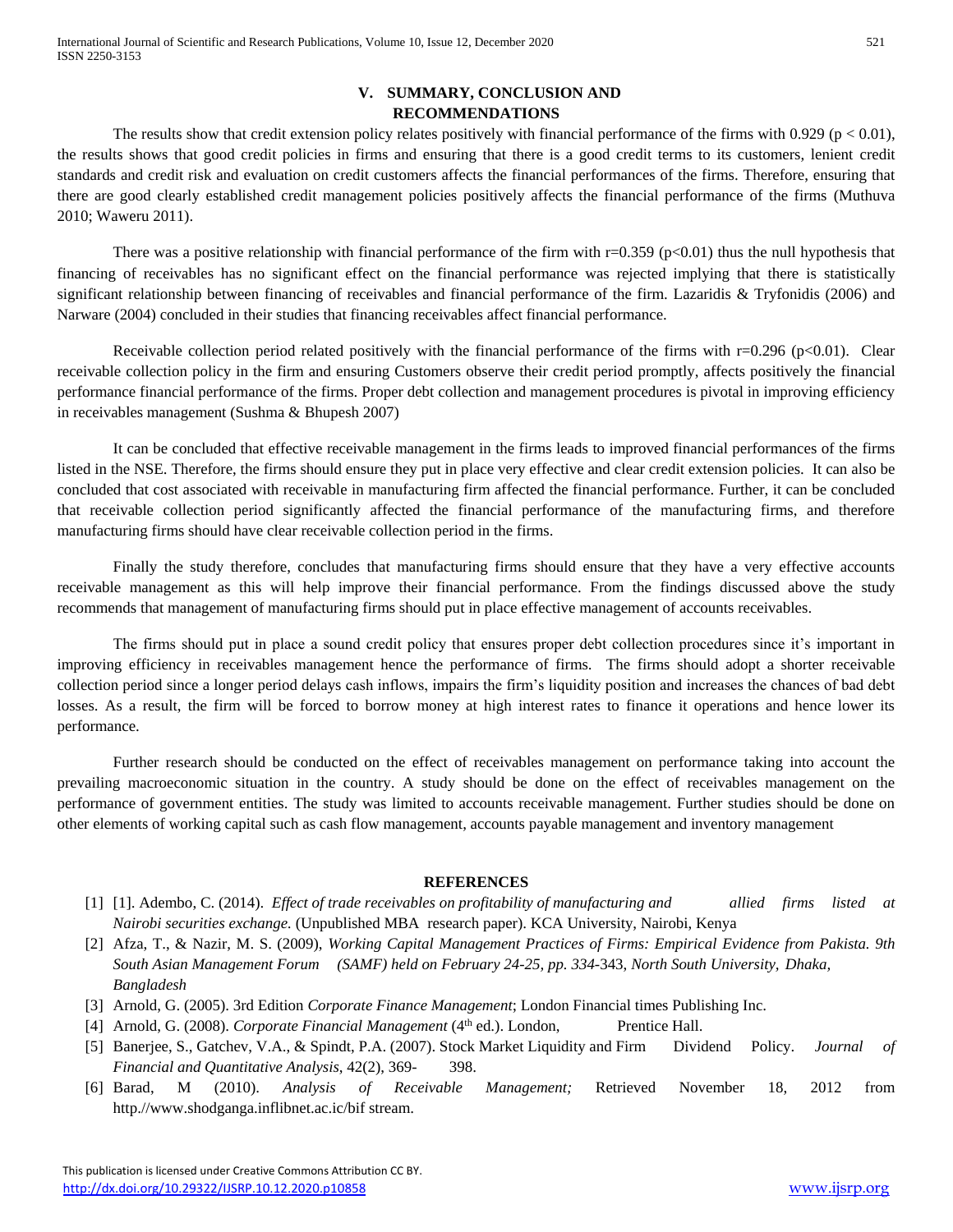- [7] Bastos, R. B., & Pindado, J. ( 2007). An Agency Model to Explain Trade Credit Policy and Empirical Evidence. *Journal in Applied Economics, 39(21), 2631- 2642.*
- [8] Bhattacharya, H. (2008). Theories of Trade Credit: Limitations and Applications Available from: http://ssrn.com/abstract=1286443 [Accessed 25 JANUARY 2015].
- [9] Brigham, F, Houston J. F, Eugene F. (2009). 6th Edition *Fundamentals of Financial Management*; Coincise Edition. South Western.
- [10]Chant, E., & Walker, D. (1988). "Small Business Demand for Trade Credit". *Journal of Applied Economics, 20 (1988), pp. 861–876*
- [11]Clerke, C. J (1999).*Strategic Risk Management;* The New Competitive Long Range planning Journal.vol 32. Elseier Ltd. Comparison. *Managerial Finance*, 23(4), 63-72.
- [12]Cooper, S (2008), *The adoption of value-based management in large UK companies*, Journal of Applied Accounting Research, Vol. 9 Issue 3 pp. 148 – 167
- [13]Damilola,D.A (2005).1st edition *Corporate Finance Issues Investigations, Innovations and Applications;* Lagos. High Rise Publications.
- [14]Danielson, M. G., & Scott, J. A. (2000). Additional Evidence on the Use of Trade Credit by Small Firms: The Role of Trade Credit Discounts. Available from: SSRN: *http://ssrn.com/abstract=236260. [Accessed 113 February 2015].*
- [15]Deloof, M. (2003). Does Working Capital Management Affect Profitability of Belgian Firms? *Journal of Business Finance Accounting, 30(314): 573-587*
- [16]Demirgüç-Kunt, A., & Maksimovic, V. (2001). Firms as Financial Intermediaries: Evidence from Trade Credit Data. *elibrary.worldmanufacturing firms.org/doi/pdf/10.1596/1813-9450-2696.*
- [17]Duru, A. N., Ekwe, M. C., & Okpe, I.I. (2014). Accounts Receivable Management and Corporate Performance of Companies in the Food & Beverage Industry: Evidence from Nigeria. *European Journal of Accounting Auditing and Finance Research,* Vol.2, No.10, pp.34-47, December 2014
- [18]Emery, G. W (1984).*A pure financial explanation for trade credit*; Journal of Financial and Quantitative Analysis No. 19,  $271 - 285.$
- [19]Feris, J.S (1981). *A transaction theory of trade credit use;* The quarterly journal of the financial Review Vol 39, No 4.
- [20]Houston, J. et al (2009). *Fundamentals of financial management*; South Western Cengage.
- [21]Hrishikes, B. (2002). *Working capital management: Strategies and Techniques;* Prentice Hall New Delhi.
- [22]Jain, N. (2001). Monitoring Costs and Trade Credit. *Quarterly Review of Economics and Finance*, 41(1), 89-110
- [23]Juan, P. G., & Martinez, S. (2002). Effects of working capital management on SME profitability. *Journal of Business Finance Accounting*, 30(3–4): 1-14.
- [24]Kalunda, E. Beatrice, N. John, K. (2012).*Credit Risk Management Practices;* Research Journal of Finance and accounting Vol. 3 No.5.
- [25]Kent, H. Gary, E, (2005). *Understanding Financial Management: a Practical Guide*; John Willey & Sons.Inc.
- [26] Kombo, D. K. and Orodho, A. J. (2002). Research Methods. Nairobi Kenyatta University, Institute of Open Learning.
- [27]Kothari, C.R. (2004). *Research Methodology: Methods and technique* (2nd Ed). New Delhi: New Age International Publishers
- [28]Lazaridis, I., & Dimitrios, T. (2005). T*he relationship between working capital management and profitability of listed companies in the Athens Stock Exchange*. Retrieved from: http://ssrn.com/ on 13th April 2015.
- [29]Lazaridis, L. & Tryfonidis, D. (2006). Relationship between Working Capital Management and Profitability of Listed Companies in the Athens Stock Exchange. *Journal of Financial Management and Analysis, Vol. 19, No. 1*
- [30] Manyo, T.S., & Ike, U.J. (2013). The Effect of Accounts Receivable on Return on Assets of Performance of Companies in the Food & Beverage Industry: Evidence from Nigeria. *European Journal of Accounting Auditing and Finance Research Vol.2, No. 10, pp.34-47.*
- [31]Mathuva D, (2009).The Influence of Working Capital Management Components on Corporate Profitability: A Survey on Kenyan Listed Firms. *Research Journal of Business Management,* 3: 1-11.
- [32]Megginson, L. Scott, B. (2008).*Introduction to corporate Finance;* South Western Publishers.
- [33]Michalski, G. M. (2007). Small and Medium Enterprises Accounts Receivable Management*.* Available at: http://ssrn.com. Accessed on  $12<sup>th</sup>$  May 2015.
- [34]Miller, A, Michael., & Craig, D. (2001). Key Financial Performance Measures for Farm General Managers. *Journal of Agricultural Economics.* Retrieved on May 14, 2015.